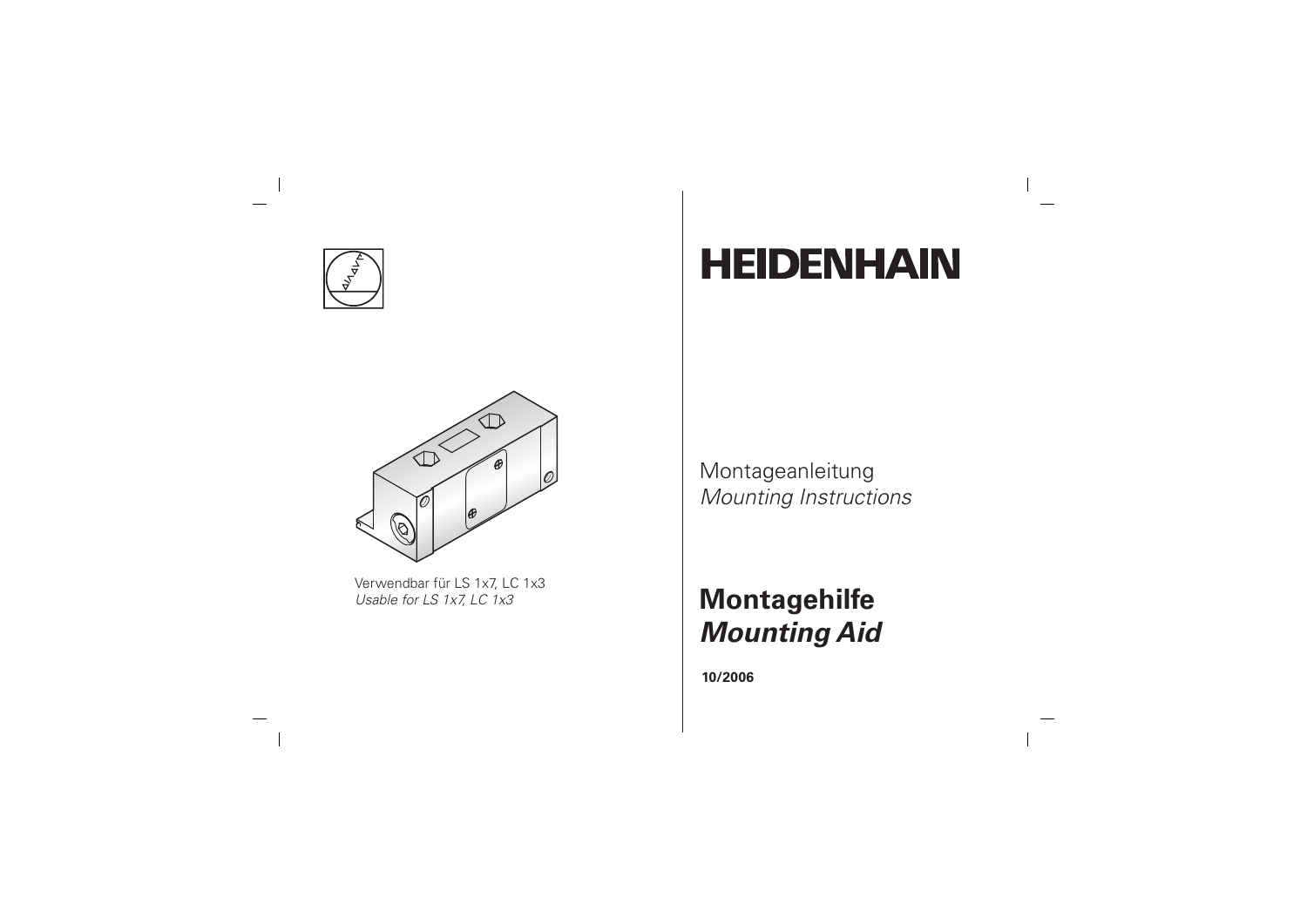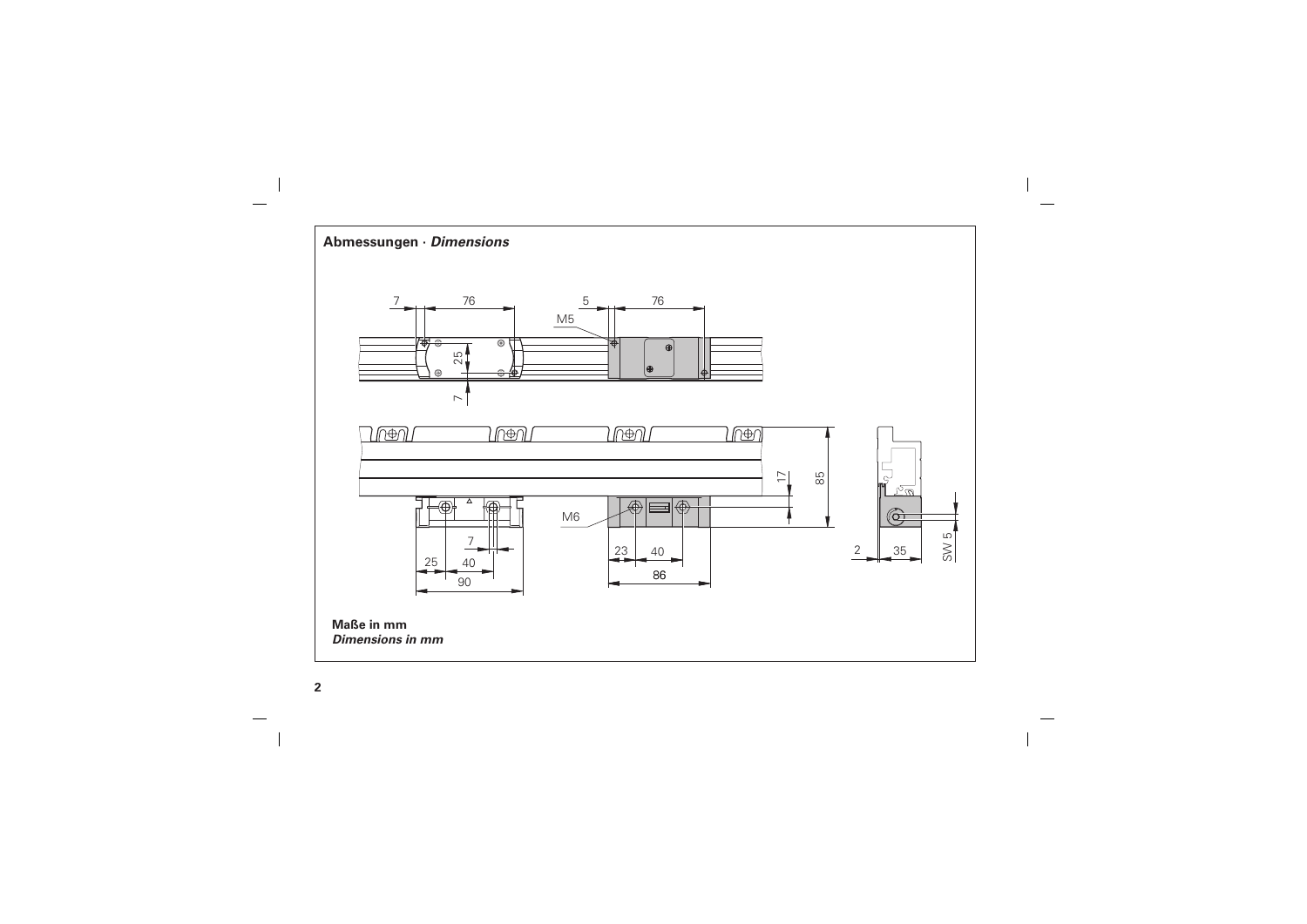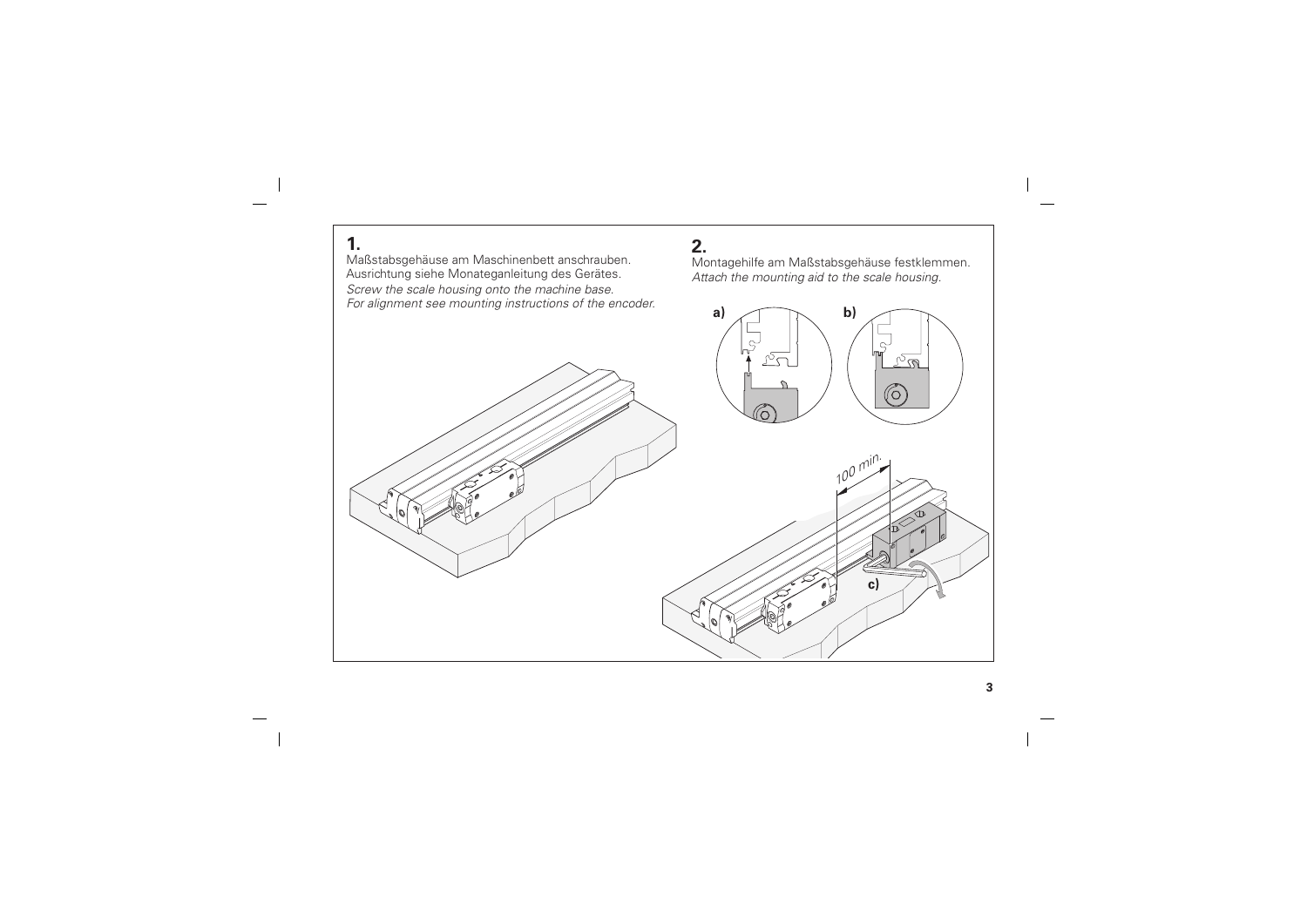#### $3.1$

Winkel an Montagehilfe auflegen, evtl. anschrauben \*) und am Schlitten befestigen. Place the bracket on the mounting aid, screw it on \*) if required, and secure it to the slide.

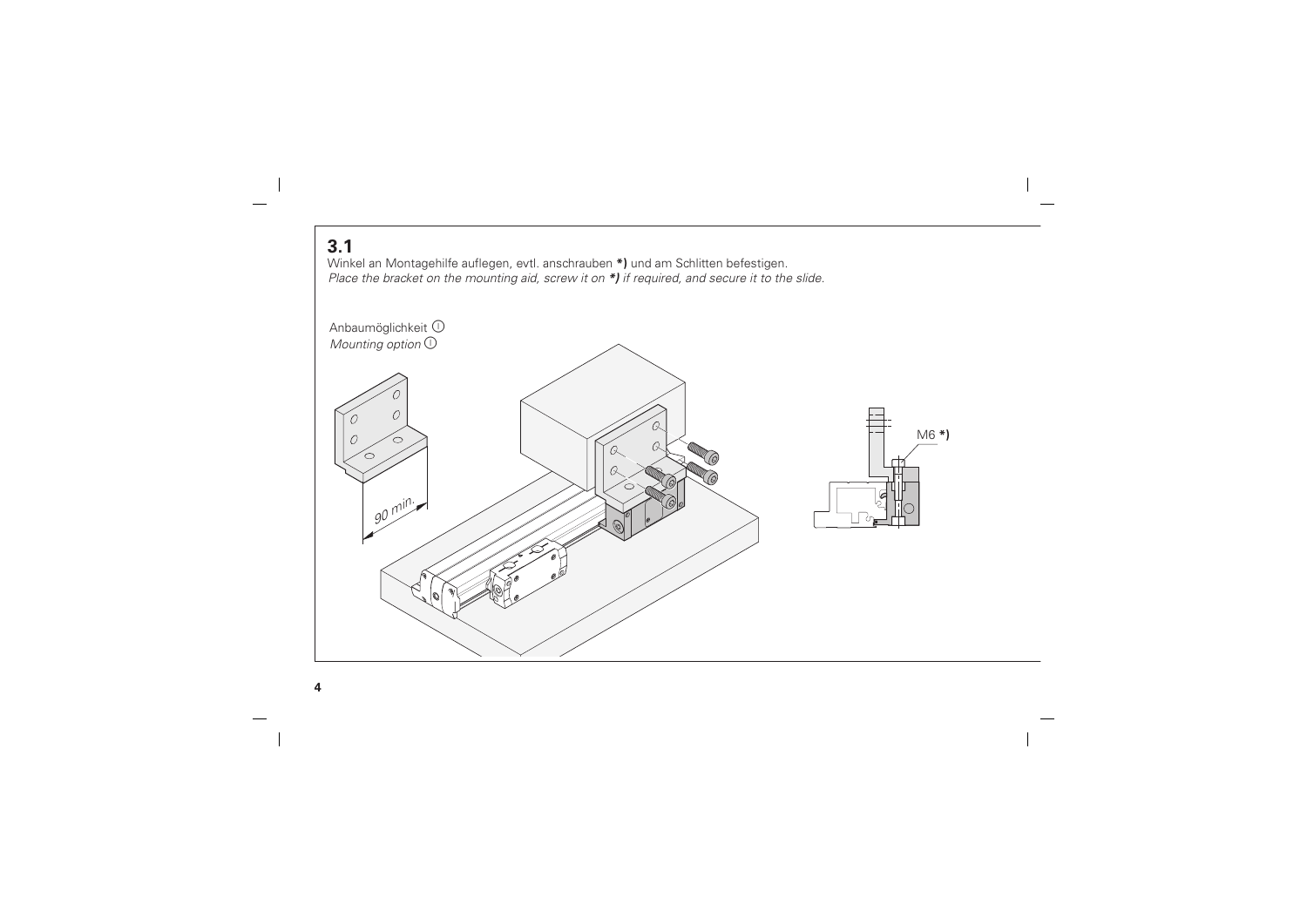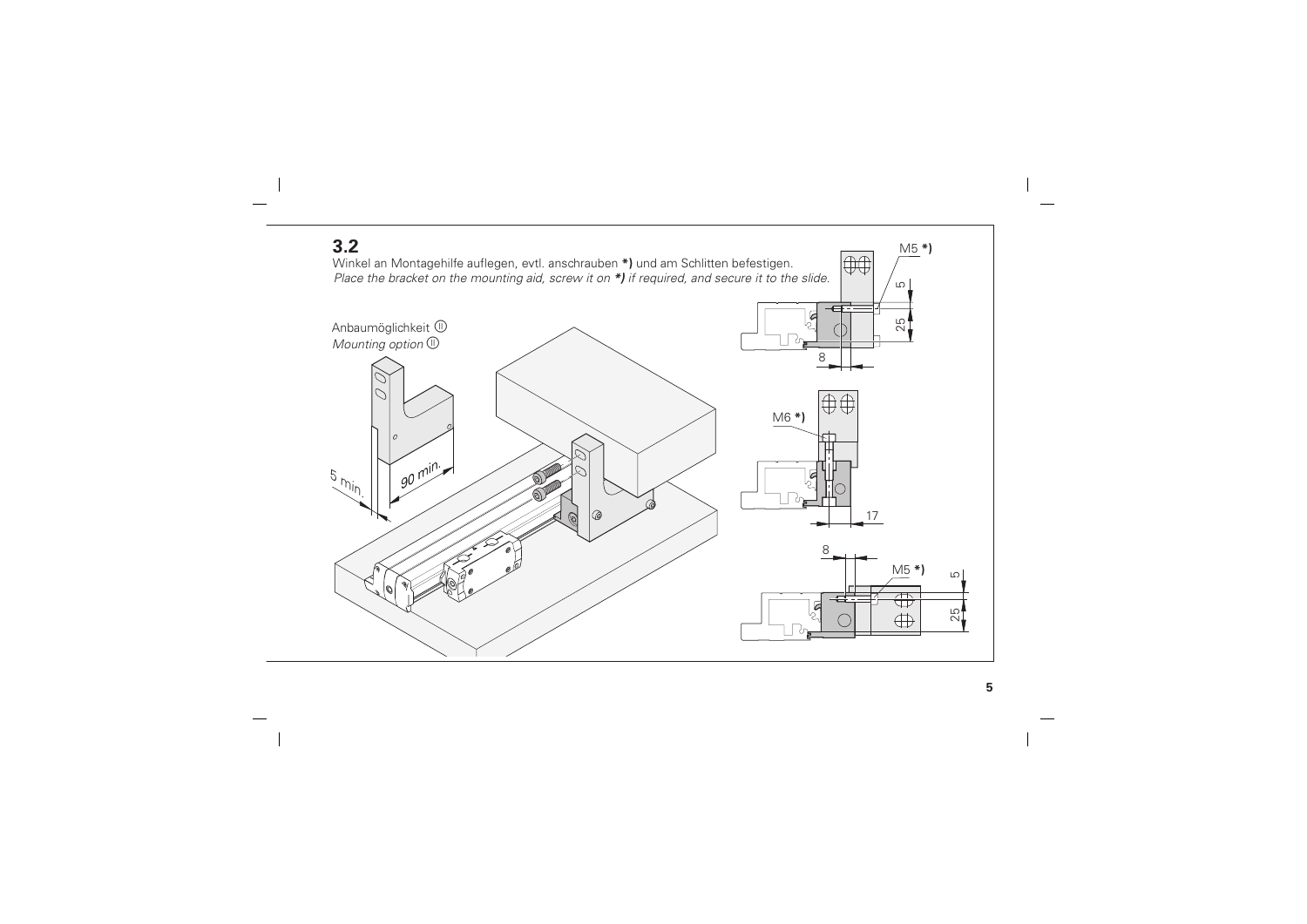#### 4.

Montagehilfe lösen und entfernen, Abtasteinheit unter Winkel schieben. Release and remove the mounting aid. Then slide the scanning unit below the bracket.

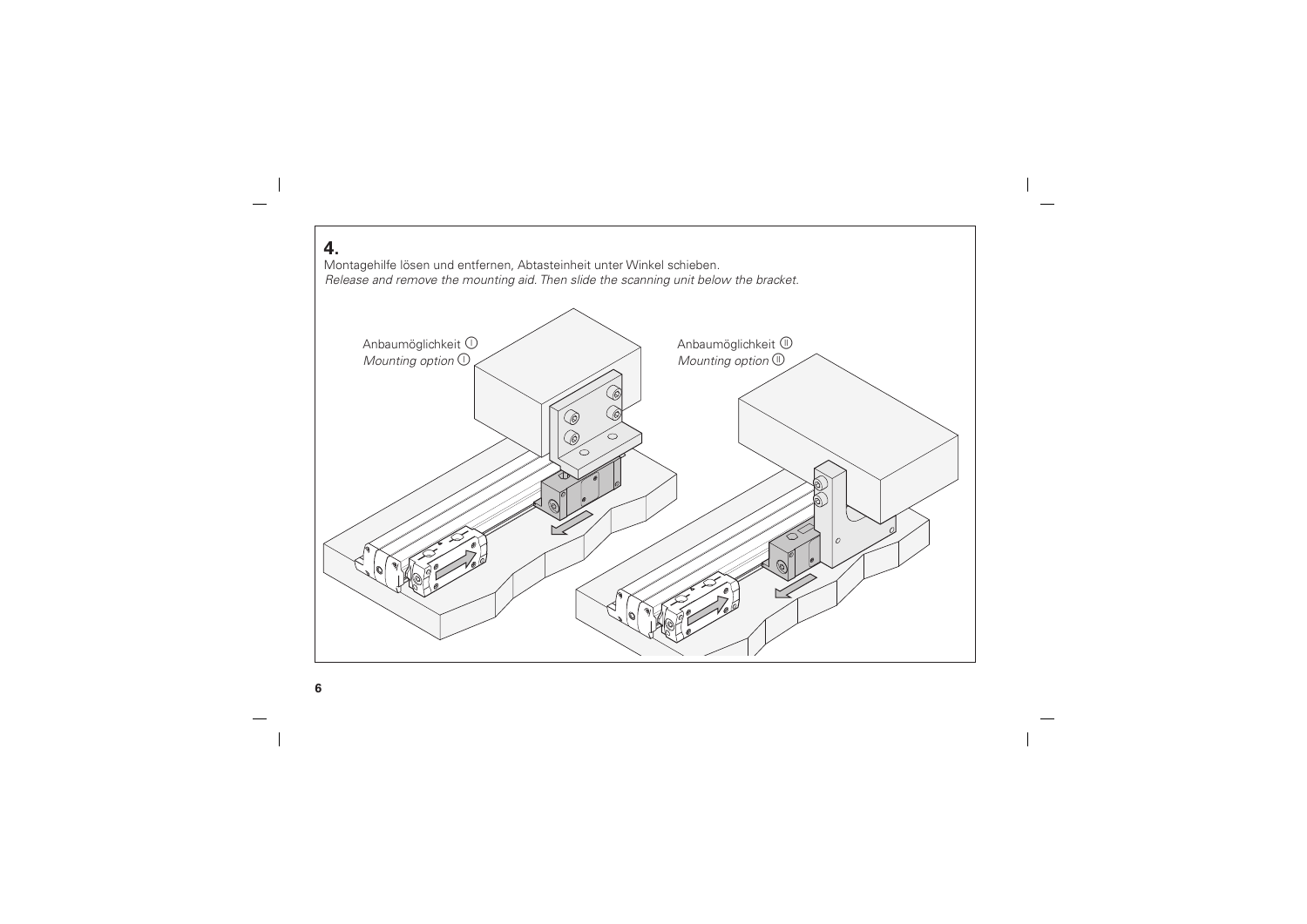#### 5.

Abtasteinheit am Winkel anschrauben Screw the scanning unit to the bracket.

Abstand bei Anbauart ① nach jeweiliger Montageanleitung einstellen. If mounting mode  $\mathbb O$  is used, set the gap according to the respective mounting instructions.

Abstand bei Anbauart (1) prüfen. If mounting mode  $\mathbb D$  is used, check the gap.